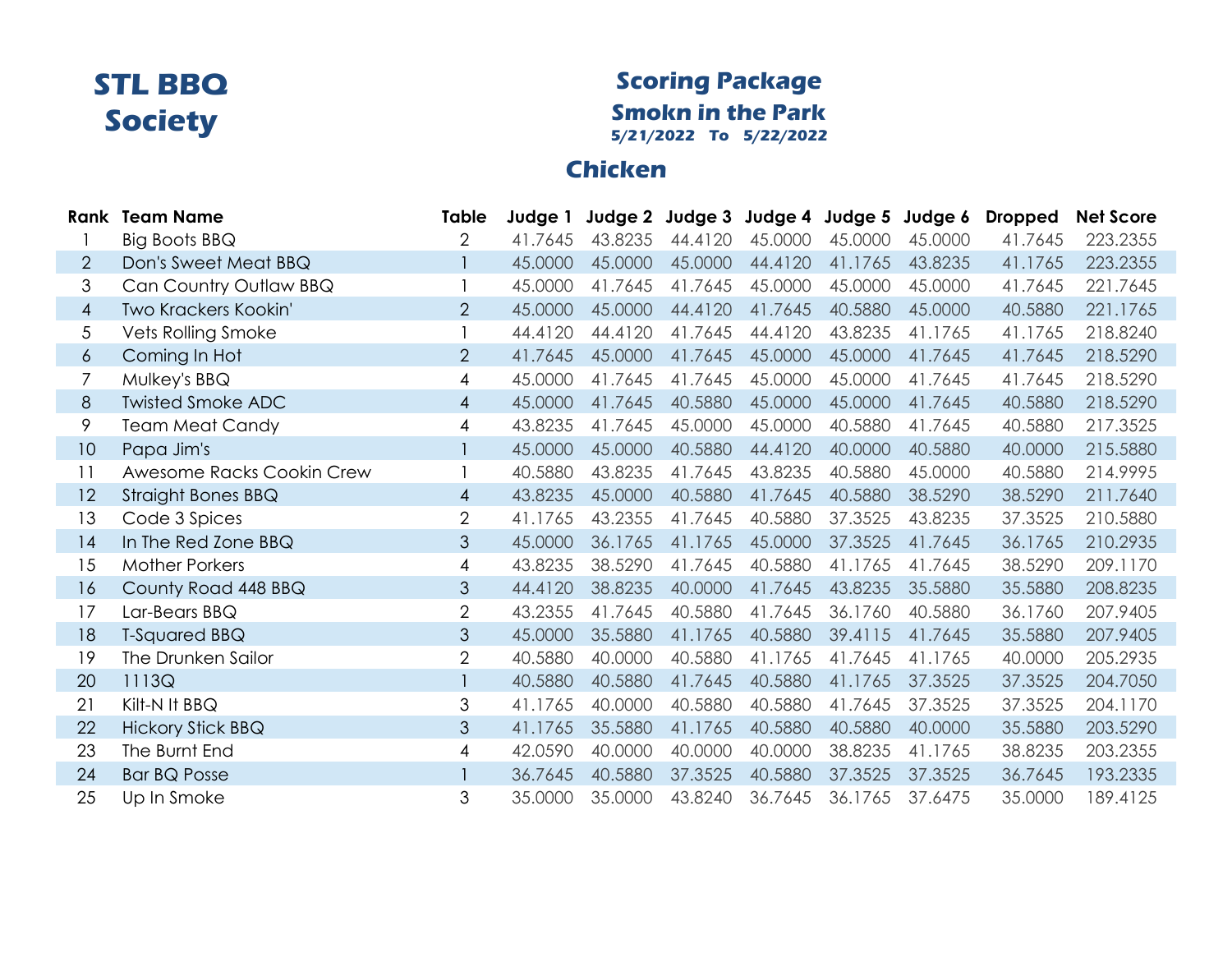#### **Scoring Package Smokn in the Park 5/21/2022 To 5/22/2022**

#### **Ribs**

|                | <b>Rank Team Name</b>     | Table          | Judge 1 |         | Judge 2 Judge 3 Judge 4 Judge 5 Judge 6 |         |         |         | <b>Dropped</b> | <b>Net Score</b> |
|----------------|---------------------------|----------------|---------|---------|-----------------------------------------|---------|---------|---------|----------------|------------------|
|                | Can Country Outlaw BBQ    | $\overline{2}$ | 45,0000 | 40.5880 | 45.0000                                 | 45.0000 | 45.0000 | 45,0000 | 40.5880        | 225.0000         |
| $\overline{2}$ | <b>Big Boots BBQ</b>      | 3              | 45.0000 | 38.8235 | 44.4120                                 | 45.0000 | 45.0000 | 45.0000 | 38.8235        | 224.4120         |
| 3              | <b>Team Meat Candy</b>    |                | 45.0000 | 45.0000 | 40.5880                                 | 41.7645 | 44.4120 | 45.0000 | 40.5880        | 221.1765         |
| $\overline{4}$ | <b>Hickory Stick BBQ</b>  |                | 45.0000 | 45.0000 | 40.0000                                 | 41.7645 | 45.0000 | 41.7645 | 40.0000        | 218.5290         |
| 5              | Don's Sweet Meat BBQ      | $\overline{2}$ | 43.2355 | 43.8235 | 44.4120                                 | 41.1765 | 41.7645 | 45.0000 | 41.1765        | 218.2355         |
| $\epsilon$     | Papa Jim's                | $\overline{2}$ | 43.8235 | 43.8235 | 41.7645                                 | 39.4115 | 38.5290 | 45.0000 | 38.5290        | 213.8230         |
| 7              | Mulkey's BBQ              |                | 45.0000 | 40.5880 | 41.7645                                 | 43.8235 | 41.1765 | 41.7645 | 40.5880        | 213.5290         |
| 8              | In The Red Zone BBQ       | $\overline{4}$ | 45.0000 | 41.7645 | 43.8235                                 | 43.2355 | 39.4120 | 36.1760 | 36.1760        | 213.2355         |
| 9              | Straight Bones BBQ        | 3              | 45.0000 | 36.7645 | 41.7645                                 | 45.0000 | 40.5880 | 40.5880 | 36.7645        | 212.9405         |
| 10             | T-Squared BBQ             |                | 44.4120 | 41.1765 | 38.8235                                 | 40.0000 | 41.1765 | 44.4120 | 38.8235        | 211.1770         |
| 11             | The Burnt End             |                | 44.4120 | 40.5885 | 35.5880                                 | 41.1765 | 41.1765 | 43.8235 | 35.5880        | 211.1770         |
| 12             | Code 3 Spices             | 3              | 43.8235 | 39.4120 | 40.0000                                 | 39.4115 | 43.8235 | 43.8235 | 39.4115        | 210.8825         |
| 13             | 1113Q                     | $\overline{4}$ | 43.8235 | 45.0000 | 38.8235                                 | 40.0000 | 39.4120 | 42.0590 | 38.8235        | 210.2945         |
| 14             | <b>Twisted Smoke ADC</b>  |                | 45.0000 | 43.8235 | 40.5880                                 | 40.5880 | 40.0000 | 40.0000 | 40.0000        | 209.9995         |
| 15             | Awesome Racks Cookin Crew | 4              | 44.4120 | 41.7645 | 39.4115                                 | 44.4120 | 39.4120 | 36.1760 | 36.1760        | 209.4120         |
| 16             | <b>Mother Porkers</b>     | 2              | 41.7645 | 44.4120 | 41.1765                                 | 40.0000 | 39.4115 | 41.7645 | 39.4115        | 209.1175         |
| 17             | Coming In Hot             | 3              | 43.2355 | 35.0000 | 41.1765                                 | 40.0000 | 44.4120 | 39.4120 | 35.0000        | 208.2360         |
| 18             | The Drunken Sailor        | $\overline{4}$ | 41.7645 | 41.7645 | 36.1760                                 | 42.6470 | 40.0000 | 41.7645 | 36.1760        | 207.9405         |
| 19             | Kilt-N It BBQ             | 4              | 45.0000 | 41.7645 | 40.5880                                 | 40.0000 | 36.1760 | 40.0000 | 36.1760        | 207.3525         |
| 20             | <b>Vets Rolling Smoke</b> | $\overline{2}$ | 40.5880 | 41.7645 | 40.0000                                 | 40.5880 | 40.5880 | 41.7645 | 40.0000        | 205.2930         |
| 21             | <b>Bar BQ Posse</b>       | $\overline{2}$ | 41.1765 | 40.0000 | 40.0000                                 | 40.5880 | 36.7645 | 41.7645 | 36.7645        | 203.5290         |
| 22             | Two Krackers Kookin'      | 3              | 40.0000 | 39.4120 | 40.5885                                 | 40.5880 | 36.1760 | 40.0000 | 36.1760        | 200.5885         |
| 23             | Up In Smoke               | $\overline{2}$ | 43.2360 | 40.5885 | 35.0000                                 | 31.1765 | 36.1765 | 39.4120 | 31.1765        | 194.4130         |
| 24             | Lar-Bears BBQ             | $\mathfrak{S}$ | 38.8235 | 35.0000 | 38.8235                                 | 43.8235 | 35.5880 | 35.5880 | 35.0000        | 192.6465         |
| 25             | County Road 448 BBQ       | 4              | 40.5880 | 40.5880 | 36.1760                                 | 36.7645 | 35.5880 | 37.3525 | 35.5880        | 191.4690         |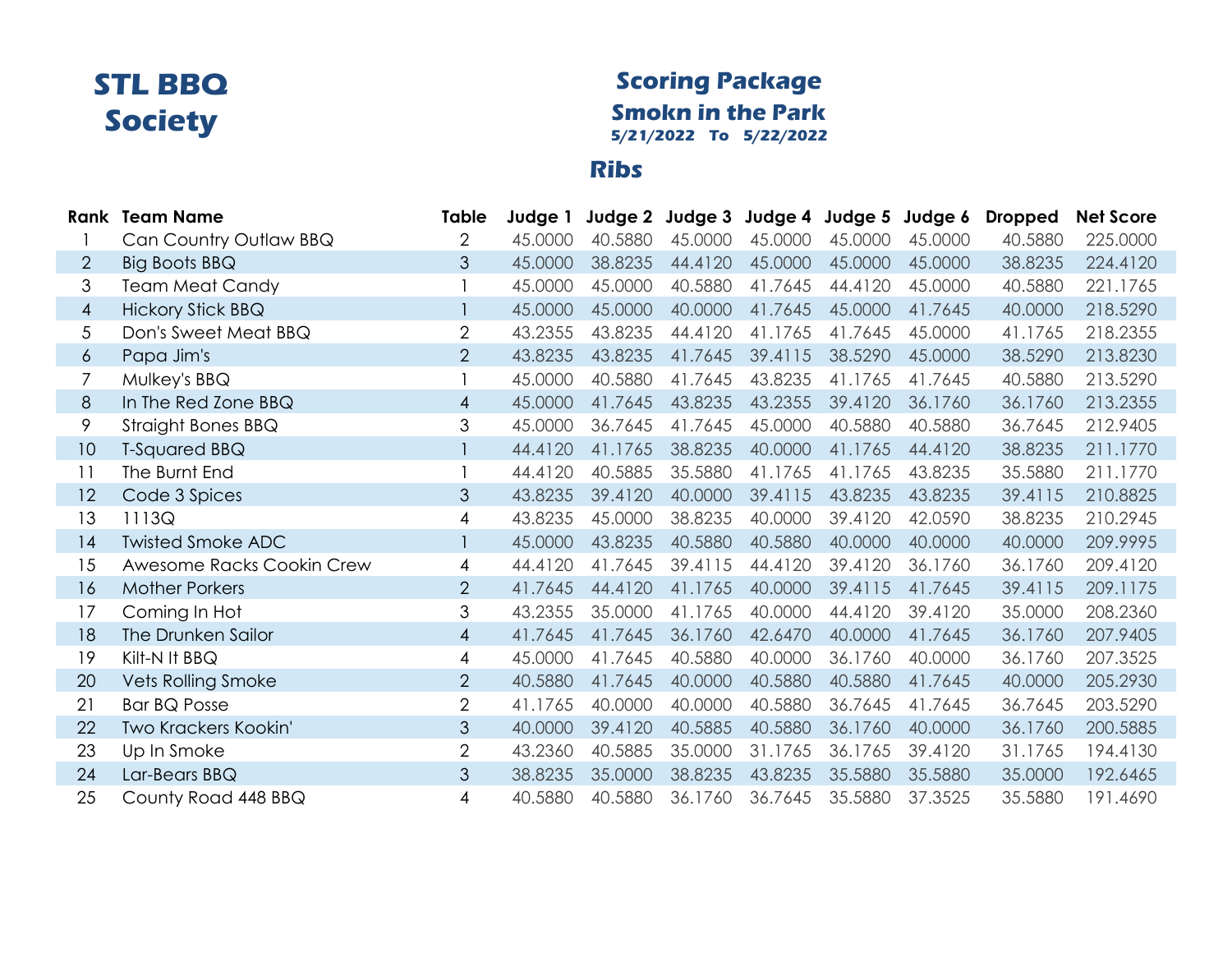#### **Scoring Package Smokn in the Park 5/21/2022 To 5/22/2022**

#### **Pork**

|                | <b>Rank</b> Team Name     | Table          | Judge 1 |         | Judge 2 Judge 3 Judge 4 Judge 5 |         |         | Judge 6 | <b>Dropped</b> | <b>Net Score</b> |
|----------------|---------------------------|----------------|---------|---------|---------------------------------|---------|---------|---------|----------------|------------------|
|                | Code 3 Spices             | 4              | 45,0000 | 45,0000 | 45.0000                         | 45.0000 | 43.8235 | 39.4115 | 39.4115        | 223.8235         |
| $\overline{2}$ | In The Red Zone BBQ       |                | 41.1765 | 45.0000 | 45.0000                         | 44.4120 | 45.0000 | 43.8235 | 41.1765        | 223.2355         |
| 3              | Straight Bones BBQ        |                | 45,0000 | 43.2355 | 44.4120                         | 41.7645 | 43.8235 | 45.0000 | 41.7645        | 221.4710         |
| $\overline{4}$ | Coming In Hot             | $\overline{4}$ | 45.0000 | 45.0000 | 41.7645                         | 45.0000 | 44.4120 | 39.4115 | 39.4115        | 221.1765         |
| 5              | <b>Team Meat Candy</b>    | 3              | 45.0000 | 36.7645 | 41.1765                         | 45.0000 | 45.0000 | 45.0000 | 36.7645        | 221.1765         |
| 6              | The Burnt End             | $\overline{2}$ | 45.0000 | 45.0000 | 45.0000                         | 32.3525 | 40.0000 | 43.8235 | 32.3525        | 218.8235         |
| 7              | Mulkey's BBQ              | $\overline{2}$ | 45.0000 | 41.1765 | 41.7645                         | 45.0000 | 39.4115 | 45.0000 | 39.4115        | 217.9410         |
| 8              | Kilt-N It BBQ             |                | 45.0000 | 45.0000 | 43.8235                         | 41.7645 | 40.0000 | 41.7645 | 40.0000        | 217.3525         |
| 9              | Big Boots BBQ             | 2              | 44.4120 | 44.4120 | 41.7645                         | 41.7645 | 44.4120 | 41.7645 | 41.7645        | 216.7650         |
| 10             | Don's Sweet Meat BBQ      |                | 45.0000 | 40.0000 | 44.4120                         | 41.1765 | 44.4120 | 41.1765 | 40.0000        | 216.1770         |
| 11             | Two Krackers Kookin'      | 4              | 44.4120 | 45,0000 | 41.7645                         | 45.0000 | 40.0000 | 38.8235 | 38.8235        | 216.1765         |
| 12             | 1113Q                     | $\overline{2}$ | 45.0000 | 45.0000 | 45.0000                         | 40.5880 | 40.5880 | 40.5880 | 40.5880        | 216.1760         |
| 13             | The Drunken Sailor        | $\overline{2}$ | 41.1765 | 40.5880 | 44.4120                         | 40.5880 | 44.4120 | 45.0000 | 40.5880        | 215.5885         |
| 14             | <b>Hickory Stick BBQ</b>  | $\overline{4}$ | 41.7645 | 45.0000 | 45.0000                         | 43.2355 | 36.1760 | 40.5880 | 36.1760        | 215.5880         |
| 15             | Awesome Racks Cookin Crew | 3              | 45.0000 | 40,0000 | 44.4120                         | 41.7645 | 37.3525 | 43.8235 | 37.3525        | 215.0000         |
| 16             | <b>T-Squared BBQ</b>      | $\overline{4}$ | 45.0000 | 41.7645 | 41.7645                         | 45.0000 | 35.5880 | 39.4115 | 35.5880        | 212.9405         |
| 17             | Can Country Outlaw BBQ    | $\overline{4}$ | 41.7645 | 41.7645 | 36.1760                         | 40.0000 | 43.2355 | 40.5880 | 36.1760        | 207.3525         |
| 18             | <b>Mother Porkers</b>     | 3              | 44.4120 | 36.7645 | 40.0000                         | 43.8235 | 41.7645 | 36.7645 | 36.7645        | 206.7645         |
| 19             | County Road 448 BBQ       | $\overline{2}$ | 40.5880 | 38.8235 | 41.7645                         | 35.5880 | 40.5880 | 43.8235 | 35.5880        | 205.5875         |
| 20             | <b>Bar BQ Posse</b>       | 3              | 45.0000 | 35.0000 | 40.0000                         | 45.0000 | 36.7645 | 36.1765 | 35.0000        | 202.9410         |
| 21             | Vets Rolling Smoke        | 3              | 44.4120 | 35.0000 | 40.0000                         | 37.3525 | 40.0000 | 41.1765 | 35.0000        | 202.9410         |
| 22             | Lar-Bears BBQ             |                | 40.0000 | 40.5880 | 40.0000                         | 40.0000 | 40.0000 | 39.4115 | 39.4115        | 200.5880         |
| 23             | Papa Jim's                | 3              | 40.0000 | 40.0000 | 40.0000                         | 40.5880 | 39.4115 | 36.7645 | 36.7645        | 199.9995         |
| 24             | <b>Twisted Smoke ADC</b>  | 3              | 38.8235 | 35.0000 | 40.0000                         | 40.5880 | 37.3525 | 39.4115 | 35.0000        | 196.1755         |
| 25             | Up In Smoke               |                | 35.0000 | 35.0000 | 35.5880                         | 38.2355 | 35.0000 | 35.0000 | 35.0000        | 178.8235         |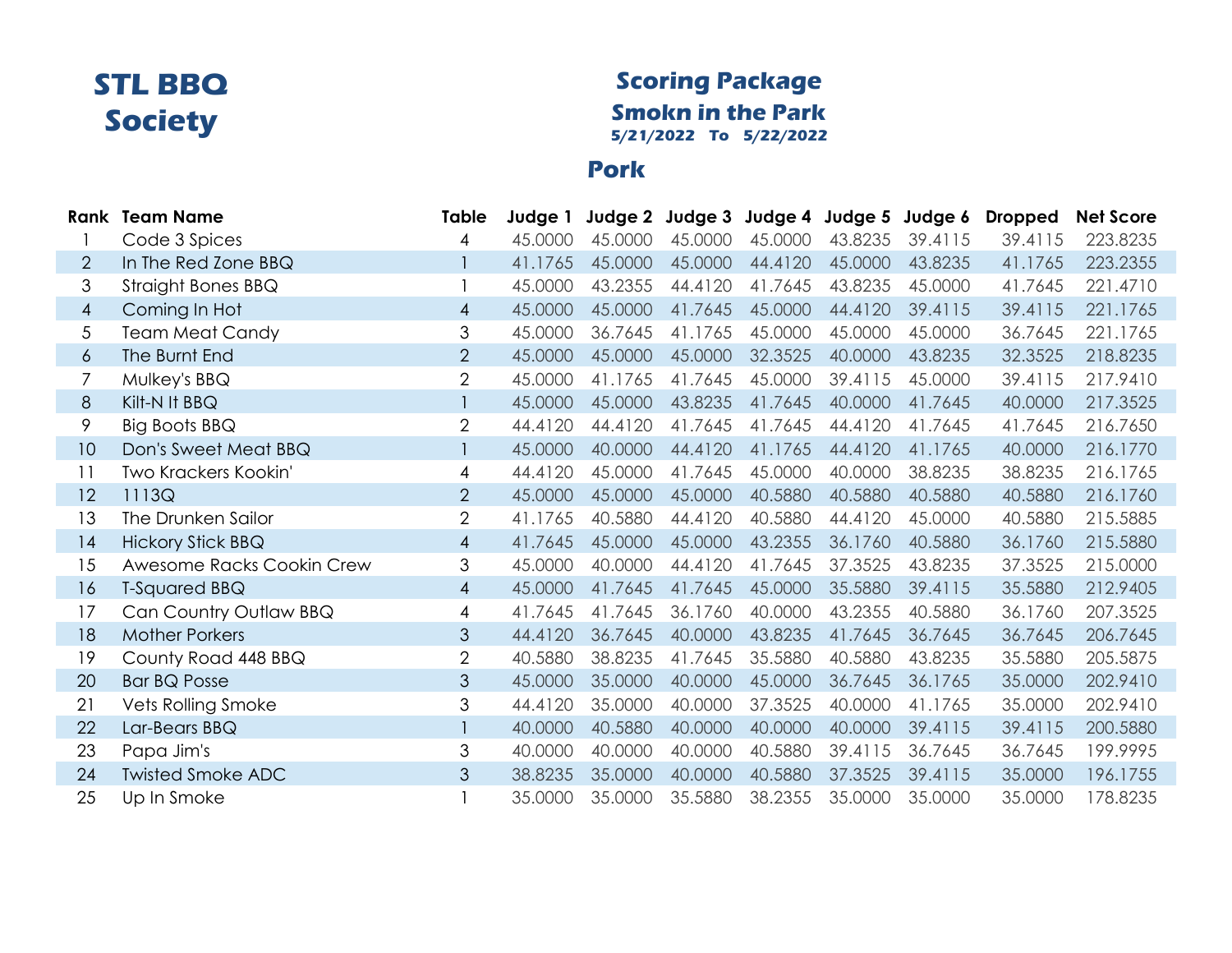#### **Scoring Package Smokn in the Park 5/21/2022 To 5/22/2022**

### **Brisket**

|                | <b>Rank Team Name</b>       | Table          | Judge 1 |         | Judge 2 Judge 3 Judge 4 Judge 5 |         |         | Judge 6 | <b>Dropped</b> | <b>Net Score</b> |
|----------------|-----------------------------|----------------|---------|---------|---------------------------------|---------|---------|---------|----------------|------------------|
|                | Big Boots BBQ               |                | 45,0000 | 45.0000 | 45.0000                         | 40.5880 | 45.0000 | 45,0000 | 40.5880        | 225.0000         |
| $\overline{2}$ | Papa Jim's                  | 4              | 45.0000 | 45.0000 | 45.0000                         | 41.7645 | 44.4120 | 41.7645 | 41.7645        | 221.1765         |
| 3              | <b>Hickory Stick BBQ</b>    | $\overline{2}$ | 45.0000 | 45.0000 | 41.7645                         | 45.0000 | 40.5880 | 41.7645 | 40.5880        | 218.5290         |
| $\overline{4}$ | Code 3 Spices               |                | 45.0000 | 41.7645 | 45.0000                         | 41.7645 | 45.0000 | 40.5880 | 40.5880        | 218.5290         |
| 5              | Coming In Hot               |                | 41.7645 | 44.4120 | 40.5880                         | 44.4120 | 43.8235 | 41.7645 | 40.5880        | 216.1765         |
| 6              | Awesome Racks Cookin Crew   | $\overline{2}$ | 41.7645 | 44.4120 | 44.4120                         | 41.7645 | 40.5880 | 43.8235 | 40.5880        | 216.1765         |
| 7              | Don's Sweet Meat BBQ        | 4              | 45.0000 | 40.5880 | 45.0000                         | 40.0000 | 44.4120 | 40.5885 | 40.0000        | 215.5885         |
| 8              | <b>Vets Rolling Smoke</b>   | $\overline{4}$ | 45.0000 | 45.0000 | 40.5880                         | 43.2355 | 35.0000 | 41.7645 | 35.0000        | 215.5880         |
| 9              | <b>Bar BQ Posse</b>         | 4              | 45.0000 | 43.8235 | 40.5880                         | 43.8240 | 38.2355 | 41.7645 | 38.2355        | 215.0000         |
| 10             | <b>Straight Bones BBQ</b>   | $\overline{2}$ | 45.0000 | 40.5880 | 41.1765                         | 41.1765 | 37.3525 | 45.0000 | 37.3525        | 212.9410         |
| 11             | <b>Mother Porkers</b>       |                | 40.5880 | 40.5880 | 45.0000                         | 41.7645 | 43.8235 | 41.7645 | 40.5880        | 212.9405         |
| 12             | Can Country Outlaw BBQ      | 3              | 44.4120 | 40.0000 | 40.5880                         | 45.0000 | 40.5880 | 41.7645 | 40.0000        | 212.3525         |
| 13             | Mulkey's BBQ                | 3              | 41.7645 | 36.7645 | 43.2355                         | 40.5880 | 41.1765 | 45,0000 | 36.7645        | 211.7645         |
| 14             | <b>Team Meat Candy</b>      | 3              | 41.7645 | 36.7645 | 40.0000                         | 45.0000 | 40.5880 | 43.8235 | 36.7645        | 211.1760         |
| 15             | <b>T-Squared BBQ</b>        | $\overline{2}$ | 40.0000 | 40.5880 | 41.1765                         | 40.5880 | 43.2355 | 45.0000 | 40.0000        | 210.5880         |
| 16             | The Drunken Sailor          | 3              | 41.7645 | 40.0000 | 43.8235                         | 45.0000 | 36.1760 | 38.8235 | 36.1760        | 209.4115         |
| 17             | County Road 448 BBQ         |                | 35.5880 | 40.5880 | 40.5880                         | 41.1765 | 43.2355 | 43.8235 | 35.5880        | 209.4115         |
| 18             | Kilt-N It BBQ               | $\overline{2}$ | 41.1765 | 41.7645 | 43.2355                         | 35.5880 | 40.0000 | 40.5880 | 35.5880        | 206.7645         |
| 19             | 1113Q                       | 3              | 41.1765 | 35.5880 | 35.5880                         | 43.8235 | 40.5880 | 43.2355 | 35.5880        | 204.4115         |
| 20             | <b>Twisted Smoke ADC</b>    | $\overline{2}$ | 41.1765 | 40.0000 | 40.0000                         | 41.1765 | 38.8235 | 40.5880 | 38.8235        | 202.9410         |
| 21             | In The Red Zone BBQ         | $\overline{2}$ | 40.5880 | 40.0000 | 40.0000                         | 41.1765 | 36.1760 | 40.5880 | 36.1760        | 202.3525         |
| 22             | <b>Two Krackers Kookin'</b> |                | 35.5880 | 36.1760 | 40.0000                         | 44.4120 | 40.0000 | 40.5880 | 35.5880        | 201.1760         |
| 23             | The Burnt End               | 3              | 36.1760 | 33.8235 | 41.1765                         | 38.8235 | 35.5880 | 35.0000 | 33.8235        | 186.7640         |
| 24             | Lar-Bears BBQ               | $\overline{4}$ | 38.8235 | 36.1760 | 34.9995                         | 34.4115 | 35.0000 | 36.1760 | 34.4115        | 181.1750         |
| 25             | Up In Smoke                 | 4              | 35.5880 | 38.8235 | 35.0000                         | 33.2355 | 35.0000 | 33.8235 | 33.2355        | 178.2350         |